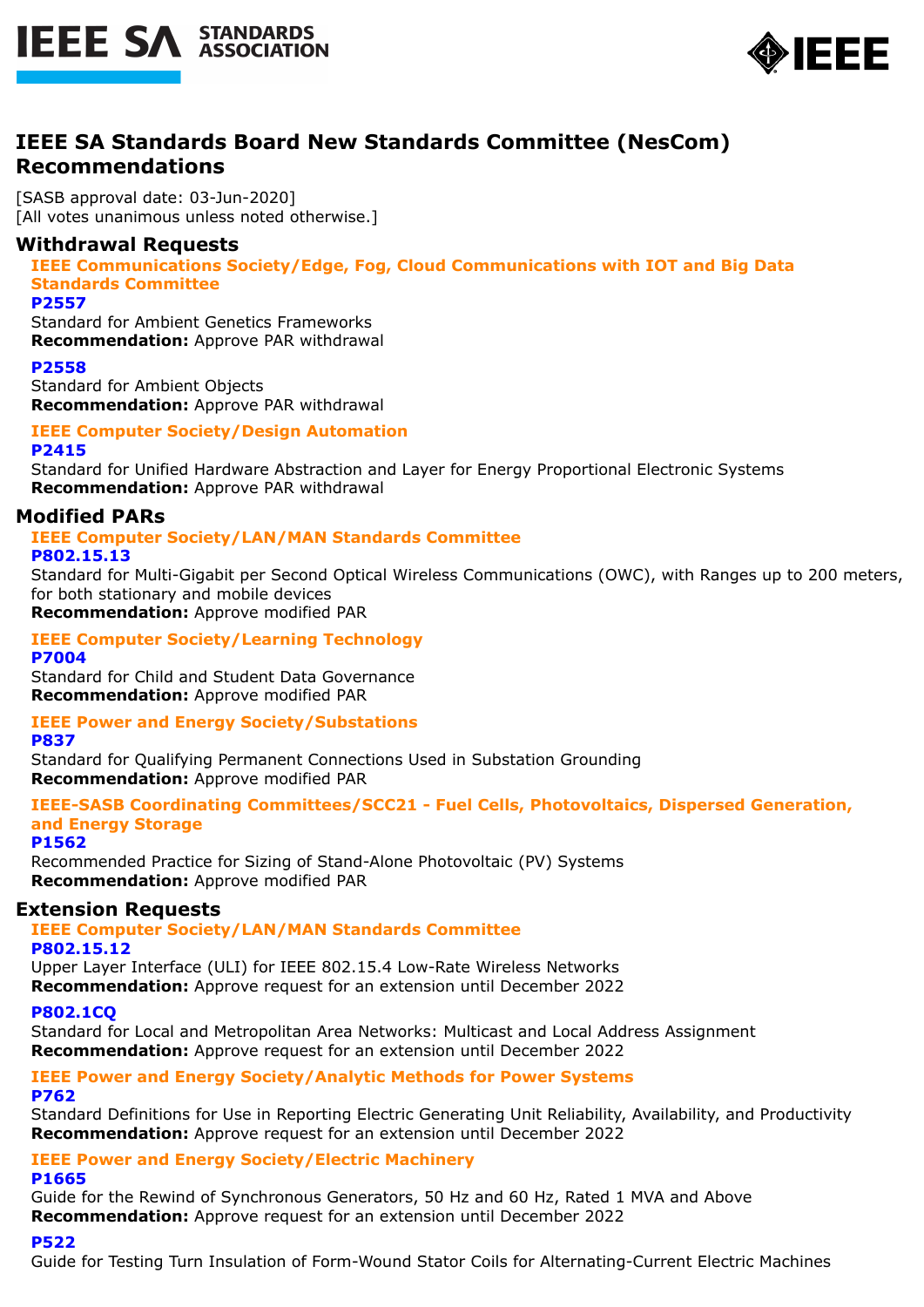**Recommendation:** Approve request for an extension until December 2022

**IEEE Power and Energy Society/Surge Protective Devices/High Voltage PC62.21**

Guide for the Application of Surge Voltage Protective Equipment on AC Rotating Machinery 1000 Volts and Greater

**Recommendation:** Approve request for an extension until December 2022

**IEEE Power and Energy Society/Transformers PC57.12.34**

Standard Requirements for Pad-Mounted, Compartmental-Type, Self-Cooled, Three-Phase Distribution Transformers, 10 MVA and Smaller; High-Voltage, 34.5 kV Nominal System Voltage and Below; Low-Voltage, 15 kV Nominal System Voltage and Below

**Recommendation:** Approve request for an extension until December 2022

#### **PC57.19.02**

Standard for the Design and Performance Requirements of Bushings Applied to Liquid Immersed Distribution **Transformers** 

**Recommendation:** Approve request for an extension until December 2022

# **IEEE Power and Energy Society/Transmission and Distribution**

#### **P2030.10**

Standard for DC Microgrids for Rural and Remote Electricity Access Applications **Recommendation:** Approve request for an extension until December 2021

#### **New PARs**

**IEEE Communications Society/Access and Core Networks Standards Committee P1904.4**

Standard for Service Interoperability in 25 Gb/s and 50 Gb/s Ethernet Passive Optical Networks **Recommendation:** Approve new PAR until December 2024

**P1941.1**

Recommended Practice for Internet Grades of Service in Rural Areas **Recommendation:** Approve new PAR until December 2024

#### **IEEE Communications Society/Power Line Communications P2893**

Standard for Flexible Optical Service Unit (OSUFlex) of Optical Transport Network (OTN) in Power Systems **Recommendation:** Approve new PAR until December 2024

# **IEEE Computer Society/Blockchain and Distributed Ledgers**

**P3212**

Standard for Blockchain System Governance Specification **Recommendation:** Approve new PAR until December 2024

# **IEEE Computer Society/Cybersecurity and Privacy Standards Committee**

**P2883**

Standard for Sanitizing Storage **Recommendation:** Approve new PAR until December 2024

# **P2887**

Recommended Practice for Zero Trust Security **Recommendation:** Approve new PAR until December 2024

# **IEEE Computer Society/LAN/MAN Standards Committee**

#### **P802.1ASdm**

IEEE Approved Draft Standard for Local and Metropolitan Area Networks - Timing and Synchronization for Time-Sensitive Applications

Amendment: Hot Standby

**Recommendation:** Approve new PAR until December 2024

# **P802.3cy**

Standard for Ethernet

 Amendment: Physical Layer Specifications and Management Parameters for greater than 10 Gb/s Electrical Automotive Ethernet

**Recommendation:** Approve new PAR until December 2024

# **P802.3cz**

Standard for Ethernet

 Amendment: Physical Layer Specifications and Management Parameters for Multi-Gigabit Optical Automotive Ethernet

**Recommendation:** Approve new PAR until December 2024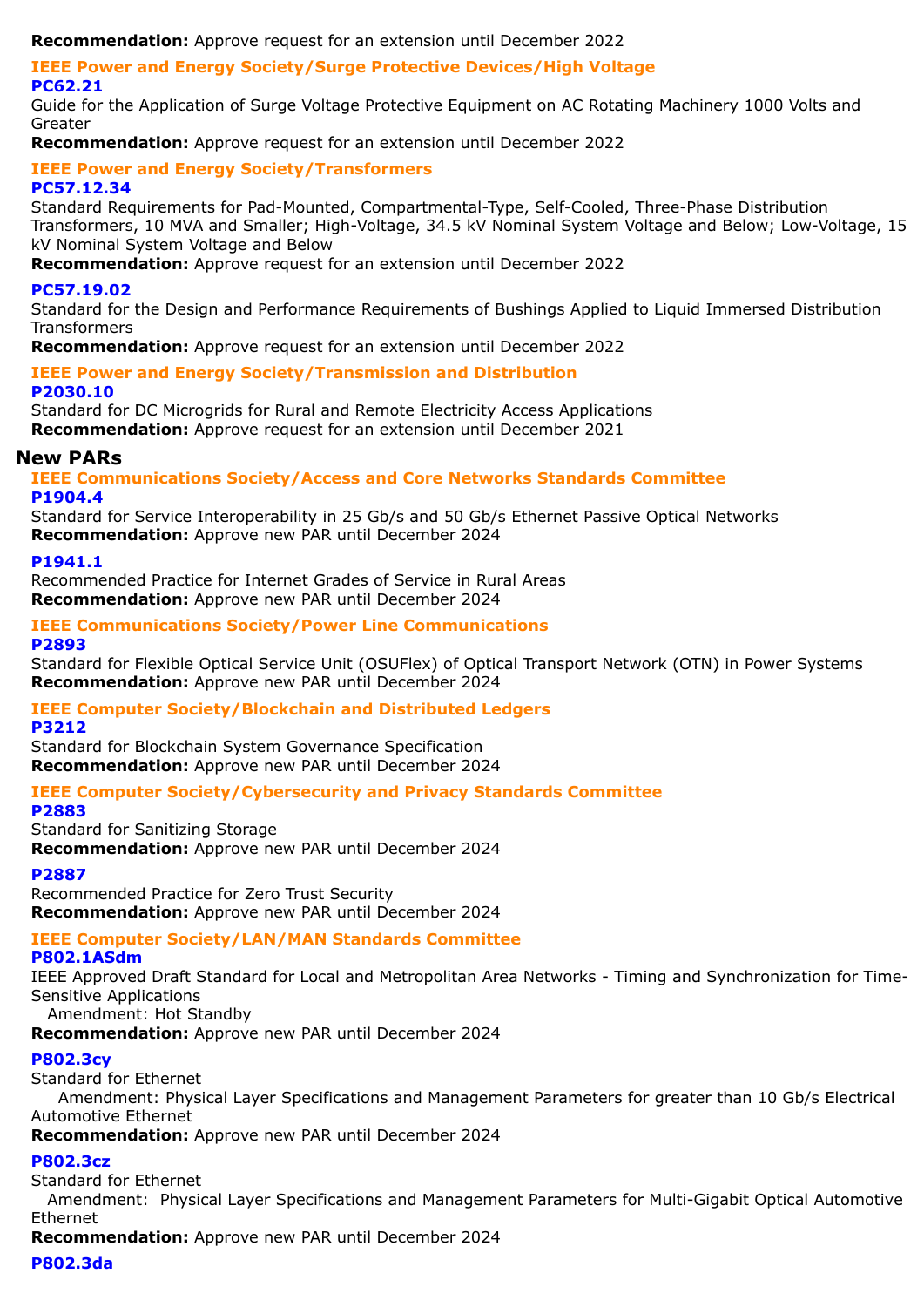Standard for Ethernet

 Amendment: Physical Layer Specifications and Management Parameters for Enhancement of 10 Mb/s Operation over Single Balanced Pair Multidrop Segments

# **Recommendation:** Approve new PAR until December 2024

# **P802.3db**

Standard for Ethernet

 Amendment: Physical Layer Specifications and Management Parameters for 100 Gb/s, 200 Gb/s, and 400 Gb/s Operation over Optical Fiber using 100 Gb/s Signaling **Recommendation:** Approve new PAR until December 2024

# **IEEE Computer Society/Learning Technology**

#### **P2894**

Guide for an Architectural Framework for Explainable Artificial Intelligence

**Recommendation:** Approve new PAR until December 2024

#### **P7004.1**

Recommended Practices for Virtual Classroom Security, Privacy and Data Governance **Recommendation:** Approve new PAR until December 2024 (8 approve, 0 disapprove, 1 abstain [Winston])

# **IEEE Computer Society/Microprocessor Standards Committee**

#### **P1722b**

Standard for a Transport Protocol for Time-Sensitive Applications in Bridged Local Area Networks – Amendment: New and Extended Streaming Formats

**Recommendation:** Approve new PAR until December 2024

# **IEEE Computer Society/Smart Manufacturing Standards Committee**

# **P2879**

General Principles for Assessment of a Smart Factory **Recommendation:** Approve new PAR until December 2024

#### **IEEE Consumer Electronics Society/Blockchain Standards Committee**

#### **P2677.1**

Standard for Blockchain-based Omnidirectional Pandemic/epidemic Surveillance: Overarching Framework **Recommendation:** Approve new PAR until December 2024

# **P2677.10**

Standard for Blockchain-based Omnidirectional Pandemic/epidemic Surveillance: Access to Personal Data **Recommendation:** Approve new PAR until December 2024 (8 approve, 0 disapprove, 1 abstain [Fathy])

# **P2677.11**

Standard for Blockchain-based Omnidirectional Pandemic/epidemic Surveillance: Access to Telecommunications Data

**Recommendation:** Approve new PAR until December 2024 (7 approve, 0 disapprove, 2 abstain [Fathy, Hiertz])

# **P2677.12**

Standard for Blockchain-based Omnidirectional Pandemic/epidemic Surveillance: Access to Transportation Data **Recommendation:** Approve new PAR until December 2024 (7 approve, 0 disapprove, 2 abstain [Fathy, Hiertz])

# **P2677.20**

Standard for Blockchain-based Omnidirectional Pandemic/epidemic Surveillance: Requirements for Blockchain Infrastructure

**Recommendation:** Approve new PAR until December 2024

# **P2677.21**

Standard for Blockchain-based Omnidirectional Pandemic/epidemic Surveillance: Requirements for Peer-to-Peer Storage Infrastructure

**Recommendation:** Approve new PAR until December 2024

# **P2677.22**

Standard for Blockchain-based Omnidirectional Pandemic/epidemic Surveillance: Requirements for Grid Computing Infrastructure

**Recommendation:** Approve new PAR until December 2024 (8 approve, 0 disapprove, 1 abstain [Hiertz])

# **P2677.30**

Standard for Blockchain-based Omnidirectional Pandemic/epidemic Surveillance: Personal Application Programming Interface

**Recommendation:** Approve new PAR until December 2024 (7 approve, 0 disapprove, 2 abstain [Fathy, Hiertz])

# **P2677.31**

Standard for Blockchain-based Omnidirectional Pandemic/epidemic Surveillance: Healthcare Application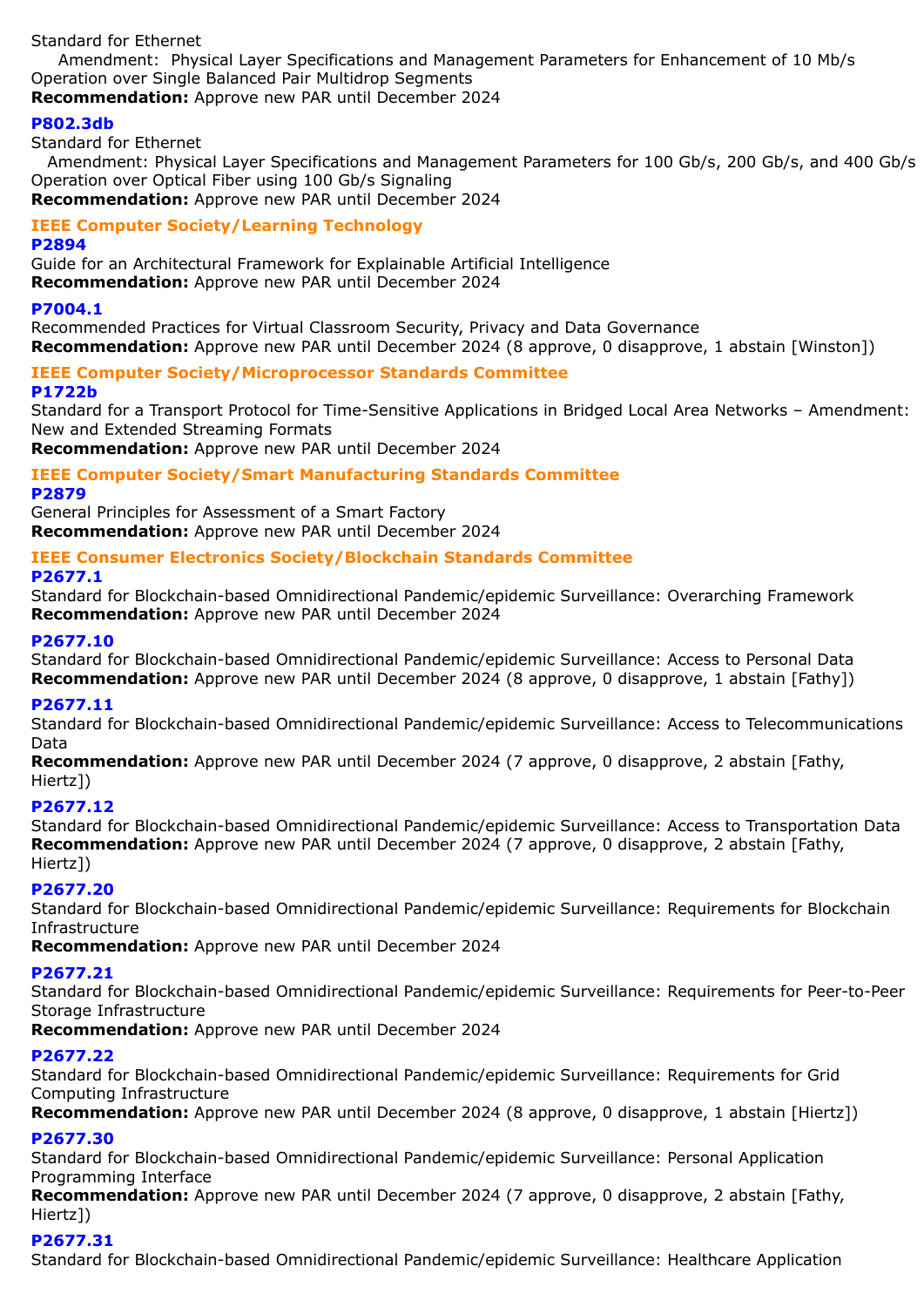Programming Interface **Recommendation:** Approve new PAR until December 2024

# **P2677.32**

Standard for Blockchain-based Omnidirectional Pandemic/epidemic Surveillance: Government Application Programming Interface

**Recommendation:** Approve new PAR until December 2024

#### **IEEE Consumer Electronics Society/Digital Finance and Economy Standards Committee P3800**

Standard for a data-trading system: overview, terminology and reference model **Recommendation:** Approve new PAR until December 2024

# **P3801**

Standard for Blockchain-based Electronic Contracts **Recommendation:** Approve new PAR until December 2024

# **P3802**

Standard for Application Technical Specification of Blockchain-based E-Commerce Transaction Evidence Collecting **Recommendation:** Approve new PAR until December 2024

# **P3803**

Standard for Household Appliance Customer Data Assetization and Commercialization Requirements **Recommendation:** Approve new PAR until December 2024

#### **P3806**

Standard for Blockchain-based Hepatobiliary Disease Data Extraction and Exchange **Recommendation:** Approve new PAR until December 2024

# **IEEE Consumer Electronics Society/Standards Committee**

#### **P2861.1**

Standard for Troubleshooting Touch Operation Issues for Mobile Gaming **Recommendation:** Approve new PAR until December 2024

#### **P2884**

Standard for Performance Evaluation of Biometric Information: Facial Recognition **Recommendation:** Approve new PAR until December 2024

# **P2886**

Standard for General Requirements for Smart Residential Water Systems **Recommendation:** Approve new PAR until December 2024

# **P2891**

Standard for Performance Evaluation of Biometric Information: Fingerprint Recognition **Recommendation:** Approve new PAR until December 2024

# **P2896**

Standard for Open Data: Open Data Ontology

**Recommendation:** Conditionally approve new PAR until December 2024; based on the change of "guide" to "standard" (8 approve, 2 disapprove [Burse, Winston]) NB: The condition has been met.

# **P2898.1**

Standard for General Requirements of Evaluating Intelligent Performance of Household and Similar Electrical Appliances

**Recommendation:** Approve new PAR until December 2024

# **P2898.2**

Standard for Requirements of Evaluating Intelligent Performance of Air Conditioners **Recommendation:** Approve new PAR until December 2024

# **P2898.3**

Standard for Requirements of Evaluating Intelligent Performance of Refrigeration Appliances **Recommendation:** Approve new PAR until December 2024

#### **IEEE Engineering in Medicine and Biology Society/IEEE 11073 Standards Committee P11073-10206**

Health informatics -- Device interoperability -- Part 10206: Personal health device communication -- Abstract information content model

**Recommendation:** Approve new PAR until December 2024 (9 approve, 0 disapprove, 1 recuse [Zhong])

# **IEEE Power and Energy Society/Power System Communications and Cybersecurity P487.3a**

Standard for the Electrical Protection of Communication Facilities Serving Electric Supply Locations Through the Use of Hybrid Facilities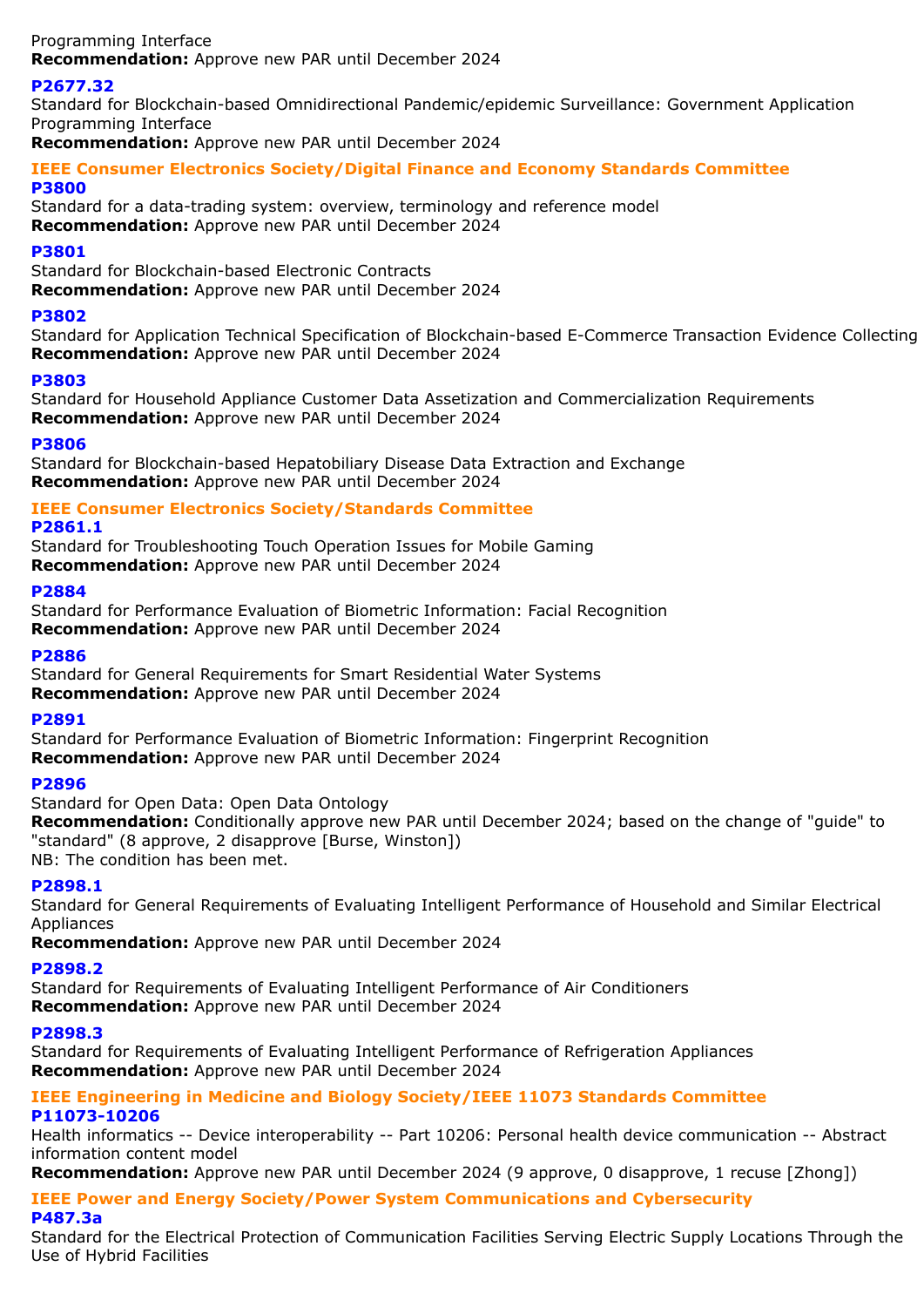Amendment: Inclusion of a New Copper to Fiber Junction (CFJ) Powering Option **Recommendation:** Approve new PAR until December 2024

#### **P487a**

Standard for the Electrical Protection of Communications Facilities Serving Electric Supply Locations -- General Considerations

 Amendment: New Annex J- Guidance for Determining the Ground Potential Rise and Induced Voltages for the Design of Communications Installations at Electric Supply Locations **Recommendation:** Approve new PAR until December 2024

# **IEEE Power and Energy Society/Substations**

#### **P693a**

Recommended Practice for Seismic Design of Substations Amendment: Alterations of Transformers, Transformer Bushings and Time Histories **Recommendation:** Approve new PAR until December 2024

#### **IEEE Power and Energy Society/Transmission and Distribution**

#### **P1882**

Guide for Establishing, Benchmarking and Maintaining a Work Program for Energized Transmission Lines **Recommendation:** Approve new PAR until December 2024

#### **P2856**

Guide for the Definition of Resiliency and Measuring the Resiliency of the Electrical $\Box$ Distribution System

**Recommendation:** Approve new PAR until December 2024

#### **P2892**

Recommended Practice for Medium Voltage (1.5 kV to 35 kV) Direct Current (DC) Transformers **Recommendation:** Approve new PAR until December 2024

**IEEE Society on Social Implications of Technology/Social Implications of Technology Standards Committee**

#### **P2890**

Recommended Practice for Provenance of Indigenous Peoples' Data **Recommendation:** Approve new PAR until December 2024

#### **P2895**

Standard Taxonomy for Responsible Trading of Human-Generated Data **Recommendation:** Approve new PAR until December 2024

#### **IEEE-SASB Coordinating Committees/SCC39 - International Committee on Electromagnetic Safety**

# **P2889**

Guide on the Definition of Incident Power Density to Correlate Surface Temperature Elevation **Recommendation:** Approve new PAR until December 2024

# **PC95.1-2019/Cor 2**

Standard for Safety Levels with Respect to Human Exposure to Electric, Magnetic, and Electromagnetic Fields, 0 Hz to 300 GHz

- Corrigendum 2:PC95.1-2019\_Cor2

**Recommendation:** Approve new PAR until December 2024

# **PARs for the Revision of Standards**

**IEEE Aerospace and Electronic Systems Society/Gyro Accelerometer Panel P1431**

Standard for Specifying and Testing Coriolis Vibratory Gyros **Recommendation:** Approve PAR for the revision of a standard until December 2024

**IEEE Computer Society/LAN/MAN Standards Committee**

# **P802.1Q**

Standard for Local and Metropolitan Area Networks--Bridges and Bridged Networks **Recommendation:** Approve PAR for the revision of a standard until December 2024

**IEEE Computer Society/Learning Technology**

#### **P1484.11.1**

Standard for Learning Technology--Data Model for Content Object Communication **Recommendation:** Approve PAR for the revision of a standard until December 2024

#### **IEEE Power and Energy Society/Power System Communications and Cybersecurity P1138**

Standard for Testing and Performance for Optical Ground Wire (OPGW) for Use on Electric Utility Power Lines **Recommendation:** Approve PAR for the revision of a standard until December 2024